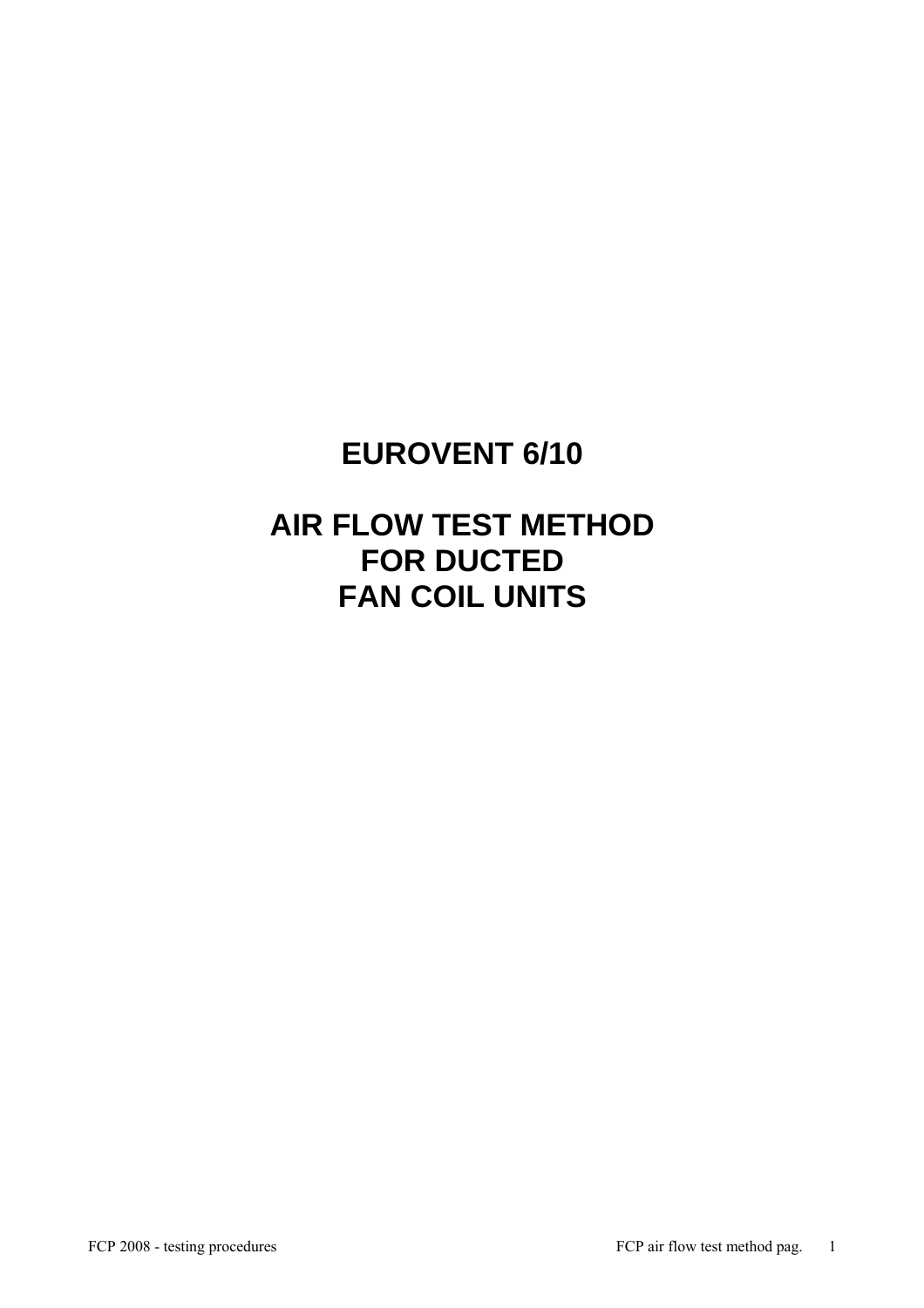## **CONTENTS**

| 2.             |    |  |  |  |
|----------------|----|--|--|--|
| 3.             |    |  |  |  |
| 4.             |    |  |  |  |
| 5.             |    |  |  |  |
| 6.             |    |  |  |  |
|                | 61 |  |  |  |
|                |    |  |  |  |
| 7.             |    |  |  |  |
| 8.             |    |  |  |  |
| 9 <sub>r</sub> |    |  |  |  |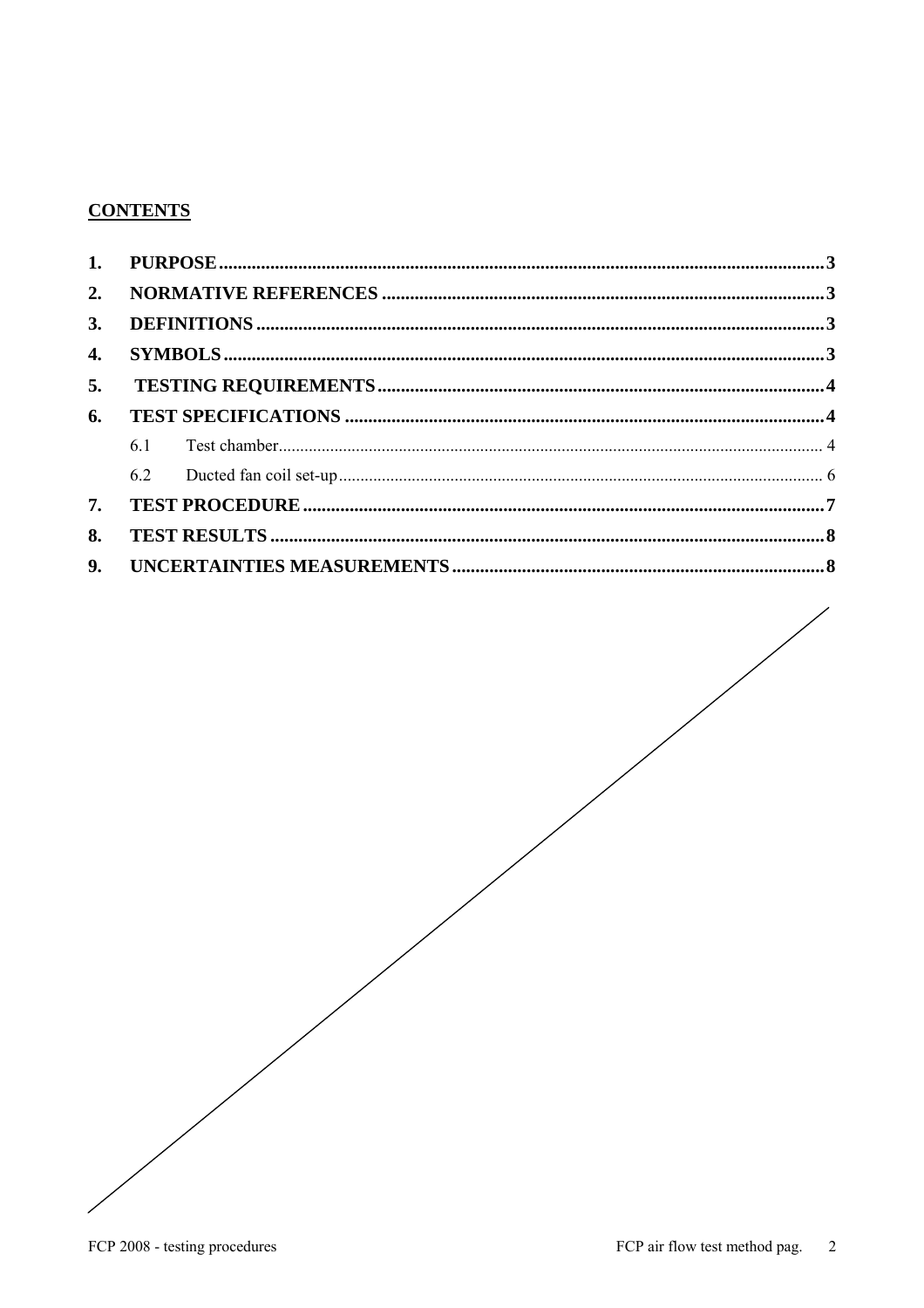### **1. PURPOSE**

The purpose of this document is to explain the measurement method of ducted fan coil air flow-rate at speeds of choice, with an available static pressure equal to 50 Pa at medium speed. The test results describe the performance of the FC in the real condition of build installation where, as usual, the static pressure is fixed at medium speed.

### **2. NORMATIVE REFERENCES**

- *EN 1397:2001 Heat Exchangers Hydronic room fan coil units Test procedure for establishing the performances*
- *ISO 5801:1997- Industrial fans Performance Testing using standardized airways*

#### **3. DEFINITIONS**

An **Ducted Fan Coil Unit** is a factory-made assembly which provides the functions of cooling and/or heating air using hot or chilled water with air flow to the room ensured by one or more electrically driven fans. Fan Coil Units may be of the chassis style, concealed within the building structure with ducting appropriately connected to the inlet and/or outlet of the unit.

The principal components are:

- one or more heat exchangers
- one or more fans with electric motors
- an appropriate enclosure
- condensed water collecting facilities when cooling
- air filter
- discharge plenum

**Available Static Pressure:** The available air static pressure at the discharge air-way cross section of the unit.

**Air Flow rate:** Volume air flow through the discharge air-way cross section of the unit at the air flow testing conditions.

#### **4. SYMBOLS**

| $P_{e4}$<br>$T_{d4}$ | static pressure at section 4<br>dry bulb temperature at section 4 | Pa <br>$\lceil{^{\circ}C}\rceil$ |
|----------------------|-------------------------------------------------------------------|----------------------------------|
| $P_{e6}$             | static pressure at section 6                                      | [Pa]                             |
| $T_{d6}$             | dry bulb temperature at section 6                                 | $\lceil{^{\circ}C}\rceil$        |
| $\Delta P$           | differential pressure                                             | [Pa]                             |
| $Hu_{rel}$           | relative humidity                                                 | $\lceil\% \rceil$                |
| $P_{amb}$            | atmospheric pressure                                              | [Pa]                             |
| $T_{w}$              | wet bulb temperature                                              | $\lceil{^{\circ}C}\rceil$        |
| $T_{air}$            | air temperature                                                   | $1^{\circ}$ C                    |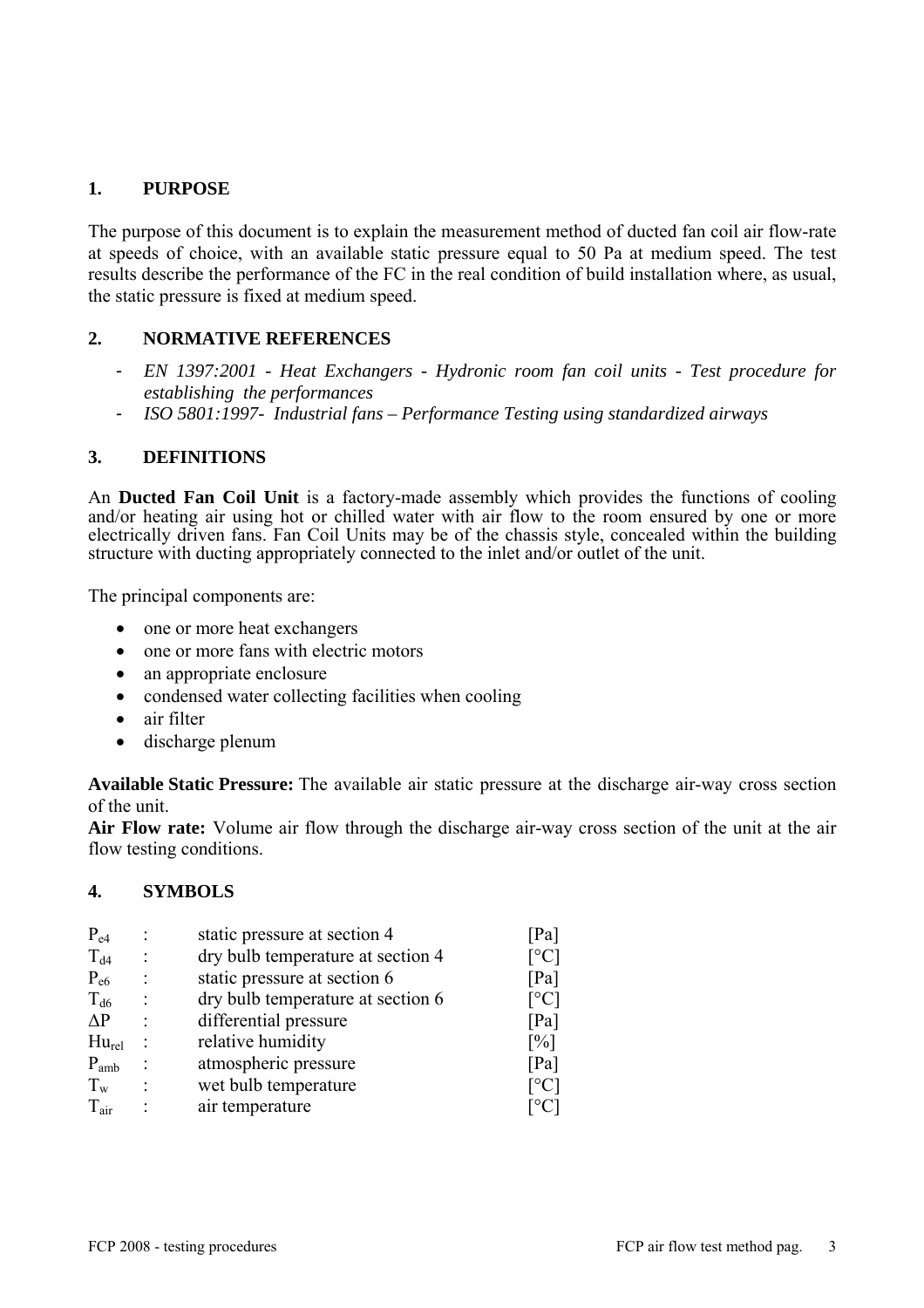#### **5. TESTING REQUIREMENTS**

The air flow measurements of ducted fan coil shall be carried out in compliance with the following requirements:

- at zero heat load and  $20 \pm 5^{\circ}$ C, in isotherm and stationary conditions
- at 50 Pa of available static pressure at medium speed
- with the same setting of installation for all the speeds of choice. For units with more than 3 speeds, the manufacturers shall specify a medium, maximum and minimum speed.
- speeds of choice has to be hard wired to the motor fan.
- discharge plenum installed
- air filter installed

The electrical wiring shall assure the control and the stability of the normal supply voltage of the equipment. The fan impeller speed at maximum speed shall be measured and considered as a parameter fixing the working point and it shall not vary more than 1% in 15 minutes after at least half an hour of work at maximum speed.

#### **6. TEST SPECIFICATIONS**

#### **6.1 Test chamber**

Multiple nozzles [see Figure 1 and Figure 2] within outlet chamber should be used to test the air flow-rate of ducted fan coil or, in alternative, another method with the same accuracy in accordance with ISO 5801. The geometries of the system and of its constituent parts, shall be refer to the standards ISO 5801. The chamber shall be equipped of three series of pressure tappings: the first one seeks for the  $P_{e4}$  in order to measure the pressures of the unit, the second and the third survey the differential pressure, as required to calculate the flow-rate, and the  $P_{\text{ef}}$  which is necessary to determine the air density in the test chamber. [see 5: Layout of test set-up]

An auxiliary fan and a mechanics damper simulate the real conditions of exercise of the ventilating system and generate a depression downstream of the chamber. The auxiliary fan shall be designed to produce sufficient pressure at the desired flow-rate to overcome losses through the test set-up.

The measure of the minimal flow-rate is limited from the Reynolds number related to the throat section of nozzles ( $R_{ed} > 1.2*10<sup>3</sup>$ ). This limitation allows to get an uncertainty in the discharge coefficient ( $\alpha$ ) of  $\pm 1,2\%$ . Moreover in the chamber are actualy installed 10 nozzles of various dimensions (2 from 1", 2 from 2", 2 from 3", 2 from 5,5", 2 from 6") symmetrically located inside the chamber, so, the nozzles staging allows to obtain always a pressure drop measured through the system above 200 Pa, that is the 20 % of full operation range (1000 Pa), this is the measuring limit of the maximum flow rate.

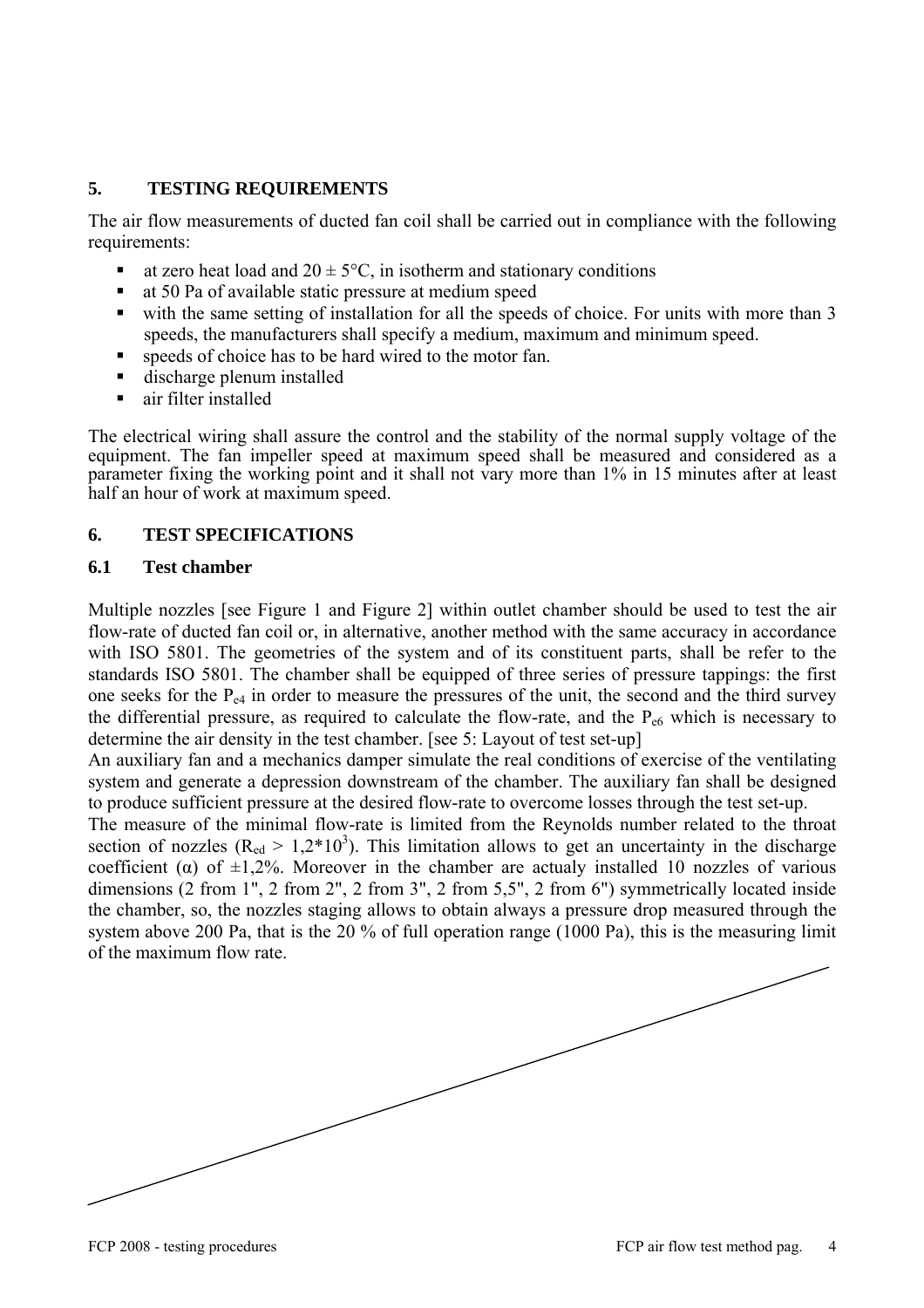

**Figure 1**: Nozzle geometric



**Figure 2**: Flow-rate measurement chamber - multiple nozzles

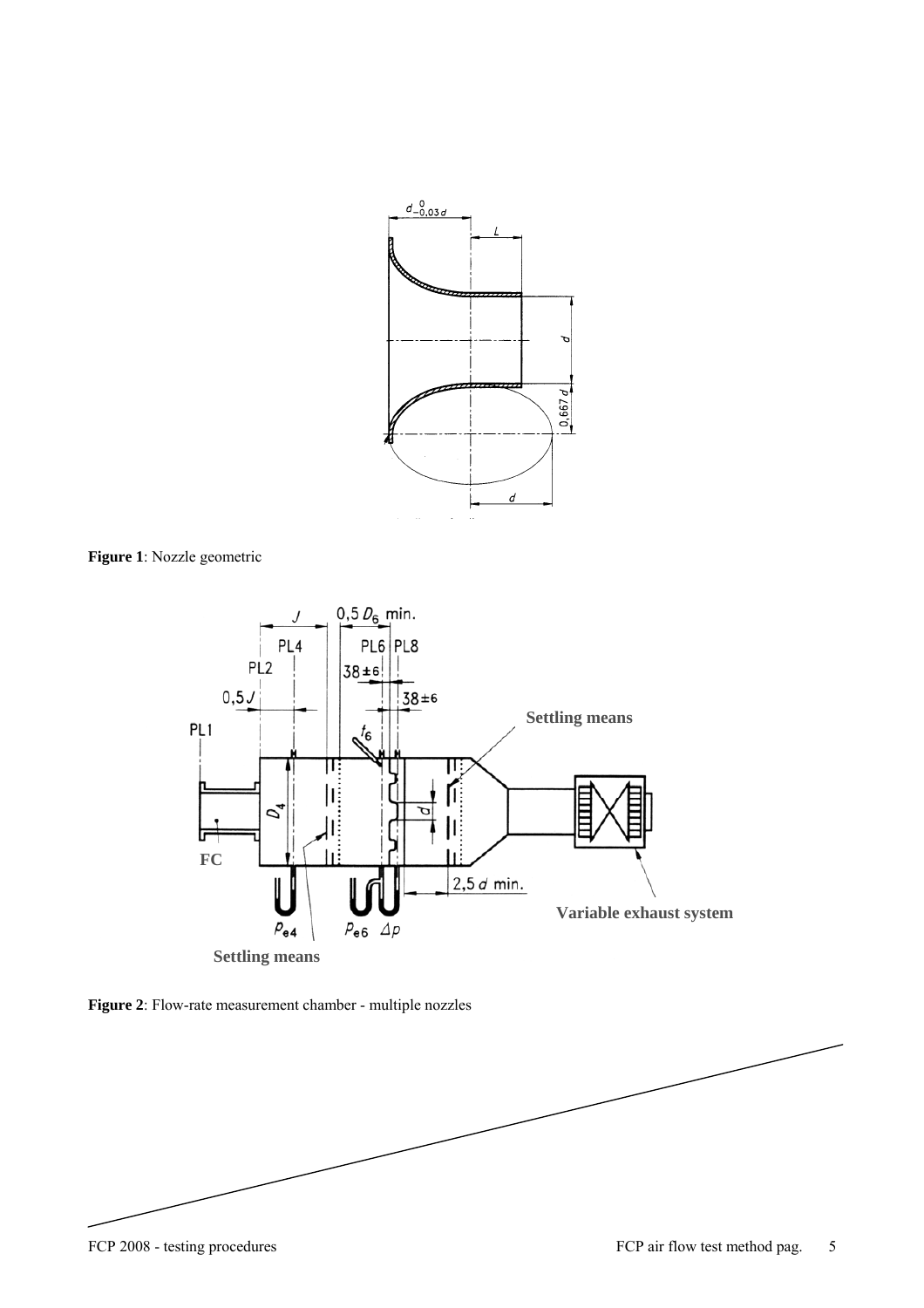#### **6.2 Ducted fan coil set-up**

Ducted fan coil units should be located in the normal operating position on the suction of the test chamber and the operating conditions shall be set by a duct and a damper. The duct shall contain all the spigots of the discharge plenum of the unit as described in the following figure.

In detail, the duct of an only frontal spigot unit shall be designed as represented in figure n°3 following the characteristics reported below:

- the minimum distance between the outlet spigot and the pressure tap must be above  $0.5 \times 10^{-10}$ hydraulic diameter.
- the maximum discharge plenum height shall be lower than 1,25 x the unit height.



**Figure 3** : Scheme of installation with duct and damper for frontal spigot units

The duct of a lateral spigot unit shall be designed as represented the figure n°4 or in figure n°5, following the characteristics:

- the minimum distance between the lateral outlet spigot and the side plenum wall shall be  $0.5 \times$ hydraulic diameter
- the maximum discharge plenum height shall be lower than  $1,25$  x the unit height
- the angle of the restriction between the discharge plenum and the damper must lower than  $15^{\circ}$
- the discharge plenum length must be longer than two hydraulic diameters (of the rectangular plenum section) defined in the ISO 5801 standard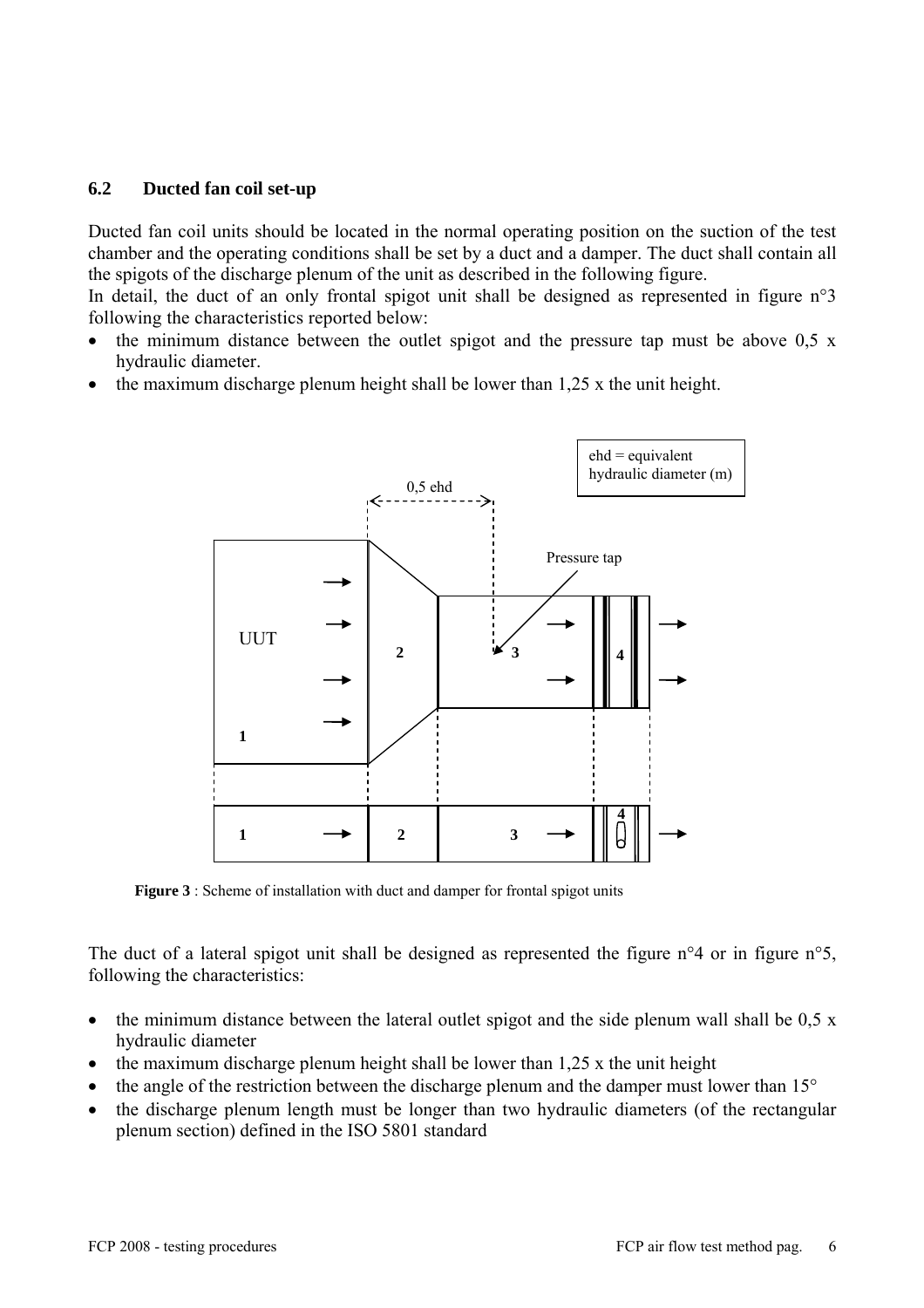

 **Figure 4** : Scheme of installation with duct and damper for lateral spigot units.





**N.B.** to avoid set-up problems, the flexible pipes installation could be used for big units only.

There should not be any additional resistance on the UUT air suction except the normal operating filters included by the manufacturer.

#### **7. TEST PROCEDURE**

The Air flow rate shall be measured in accordance with ISO 5801 (multiple nozzles or Venturi nozzle). The procedure is the following:

- 1) the unit shall be installed in accordance ISO 5801 and set at medium speed (for multi speed units, the medium speed is defined by the manufacturer)
- 2) the UUT damper shall be set to measure 50 Pa at the discharge air-way cross section of the unit, while the auxiliary fan and damper of the test chamber allow to have a static pressure of 0 Pa at the inlet (Pe4) as described in the figure 6. In these conditions all the data necessary to detecting air flow-rate shall be stored